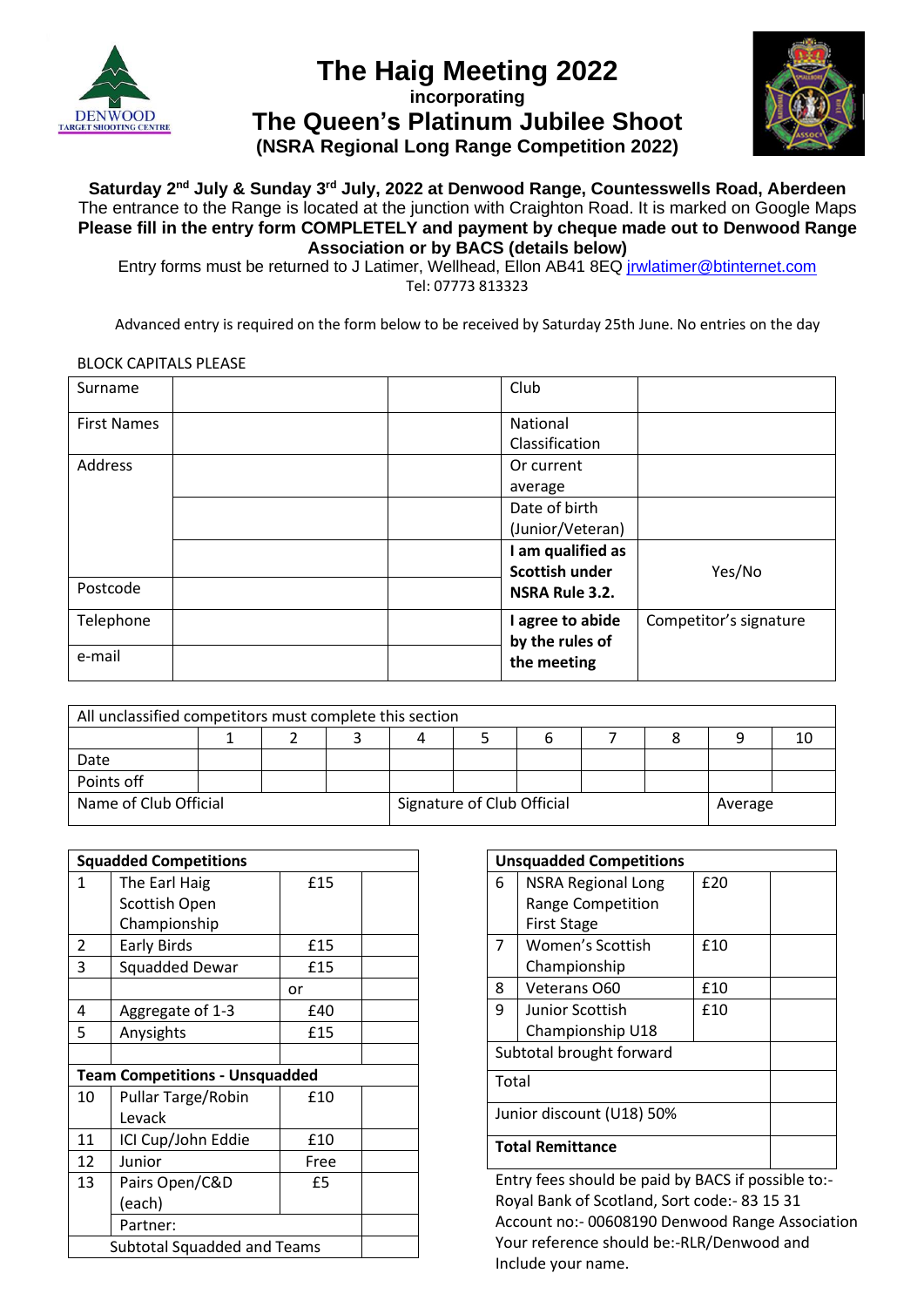# **The Haig Meeting 2022 incorporating The Queen's Platinum Jubilee Shoot (NSRA Regional Long Range Competition 2022)**

### **Saturday 2nd July & Sunday 3rd July, 2022 at Denwood Range, Countesswells Road, Aberdeen**

The Haig Meeting is a two-day open shoot at 50 metres and 100 yards. It will feature the first stage and Final of the Earl Haig Scottish Open Championship. A number of other squadded and unsquadded competitions will be run. This will include the first stage of The Queen's Platinum Jubilee Shoot (NSRA Regional Long Range Competition 2022).

There will be three squadded dewar competitions on Saturday morning and afternoon (Haig first stage) and Sunday morning. The Haig B,C,D Special Final will be held on Sunday afternoon followed by the main final for the leading 20 shooters in the first stage. A squadded anysights dewar competition will be held on Saturday evening.

#### **The Queen's Platinum Jubilee Shoot**

FIRST STAGE: This is one of six venues for this event, details of which may be found by visiting www.nsra.co.uk

Entrants will be issued with stickers for 40 shots at 50m and 40 shots at 100 yards. These can be shot concurrent with the squadded competitions or during unsquadded details.

Cash prizes will be awarded in all classes at the meeting. In addition to this, from each of these events the top three in each class will be invited to a final on Saturday 17th September, again in classes X to D and there will be a highest score final for the top forty selected from all regions on Sunday 18th September both at Sywell Range again by invitation. Cash prizes will awarded in all classes and also the high score final.

## **Programme**

| <b>Squadded Competitions</b>                                                               |                                                                   |                                                                                              |  |  |  |
|--------------------------------------------------------------------------------------------|-------------------------------------------------------------------|----------------------------------------------------------------------------------------------|--|--|--|
| Comp 1 The Earl Haig Scottish Open Championship First stage                                |                                                                   |                                                                                              |  |  |  |
| Comp 2 Early Birds Dewar                                                                   |                                                                   |                                                                                              |  |  |  |
| Comp 3 Squadded Dewar                                                                      | <b>Gregory Salver</b>                                             |                                                                                              |  |  |  |
| Comp 4 Aggregate of Comps 1-3                                                              | Trophies in each Class                                            |                                                                                              |  |  |  |
| Comp 5 Anysights Dewar (Open)                                                              |                                                                   | X & A Kathleen Turner Trophy, B, C, D Mitchell-Bosley Trophy                                 |  |  |  |
| <b>Unsquadded Competitions</b>                                                             |                                                                   |                                                                                              |  |  |  |
| Comp 6 The Queen's Platinum Jubilee Shoot, Double Dewar                                    |                                                                   | Prizes as above                                                                              |  |  |  |
| Comp 7 Women's Scottish Championship, Double Dewar (Open)                                  |                                                                   | Kent Challenge Cup                                                                           |  |  |  |
| Comp 8 Veterans                                                                            | Peter Gentleman Trophy, O70 City of Birmingham Trophy             |                                                                                              |  |  |  |
| Comp 9 Junior Scottish Championship<br>U16 Tim Verlander Cup                               |                                                                   | U18 Ruckner Challenge Cup, Dave Mitchell Trophy (Scottish confined),                         |  |  |  |
| <b>Team Competitions</b>                                                                   |                                                                   |                                                                                              |  |  |  |
| Comp 10 Teams of 3, 40 shots @ 50m each. Scottish Clubs.                                   | Pullar Targe, - B, C, D Robin Levack<br><b>Memorial Trophy</b>    |                                                                                              |  |  |  |
| Comp 11 Teams of 3, 40 shots @ 100 yards each. Scottish Clubs                              | ICI Challenge Cup, - B, C, D John Eddie<br><b>Memorial Trophy</b> |                                                                                              |  |  |  |
| Comp 12 Junior Teams of 3, Concurrent with Comp 9. Scottish Clubs Home Improvements Trophy |                                                                   |                                                                                              |  |  |  |
| Comp 13 Club Pairs, 40 shots each.                                                         |                                                                   | Bank of Scotland Quaiches, Open and C &<br>D Mixed pair - Margaret & Ernie Spiriti<br>Trophy |  |  |  |

Competitions will be run in classes unless noted otherwise above.